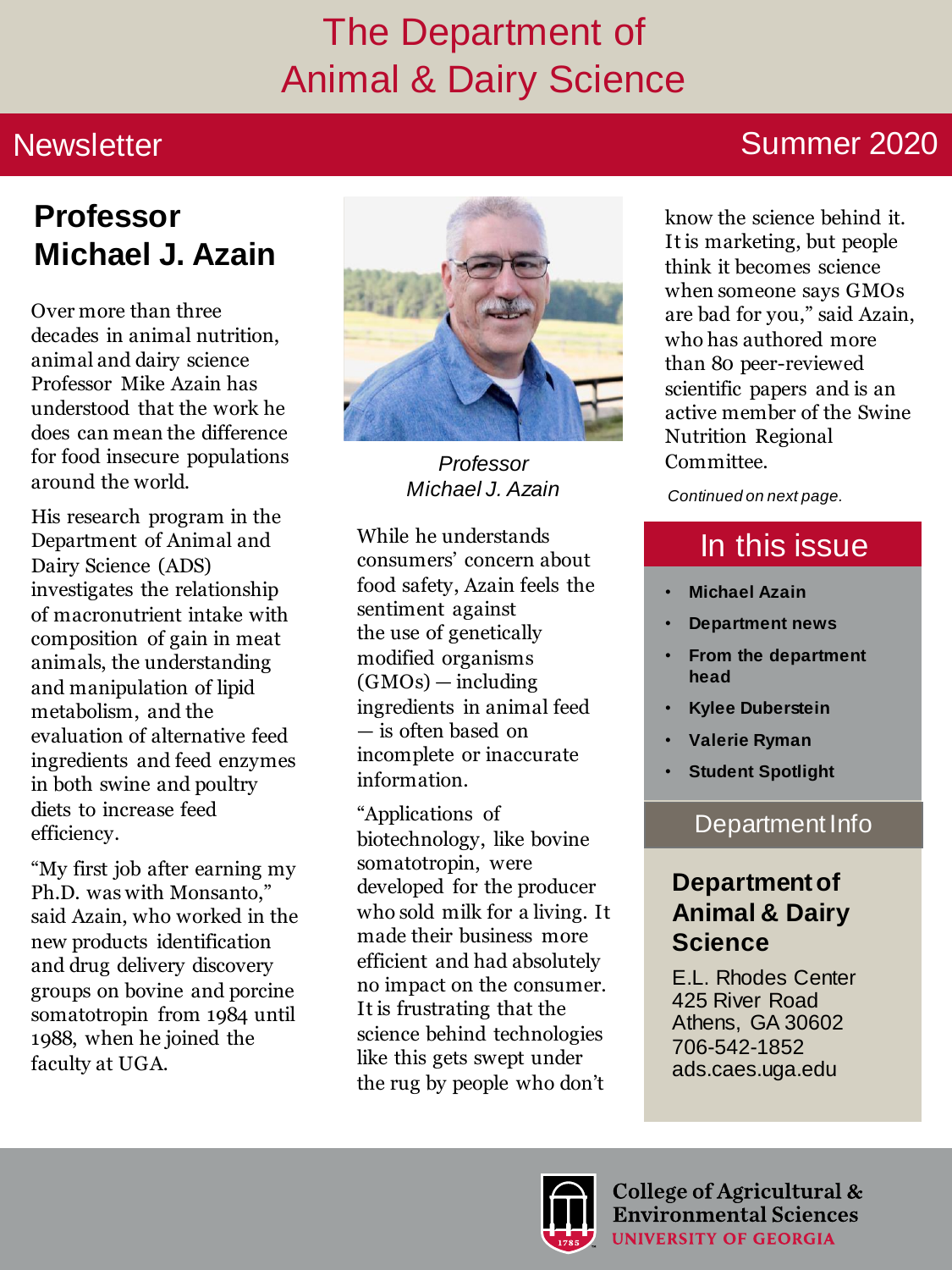### **Professor Michael J. Azain**

"It is easy to give out misinformation. It takes a longer conversation to tell the facts behind it. There are 7 billion people in the world. We can't reject technologies and then promote non-GMO or organic production and natural labels that don't mean anything if we can't feed those 7 billion people."

Since joining the University of Georgia College of Agricultural and Environmental Sciences (CAES) as an assistant professor in 1988, Azain has taught undergraduate- and graduate-level animal nutrition courses, as well as first-year seminars and study abroad programs.

In 2011 Azain taught his inaugural First-Year Odyssey seminar, called "What are those people gonna eat next week?" The title of the seminar comes from an interview with the late folk singer Harry Chapin, who had a passion for finding solutions to world hunger.

The seminar was focused on dispelling fears about conventional agriculture by exploring the relationship of agricultural practices to world hunger and, in particular, the challenge of increasing production in order to continue to feed the world. Topics included conventional versus local and organic production, the role of animal products in the diet, and biotechnology and food production. The seminar included a service-learning component during which students worked at the Northeast Georgia Food Bank.

"I gave that seminar five or six times and I've had students come back years later to say the food bank trips were very worthwhile and had an impact on them," Azain aid. "One of them said he still goes to work at the food bank regularly. That makes you feel good."



*Students touring the Alhambra in Granada, Spain.*

Azain is the second-longest-serving faculty member in ADS, a span during which he has seen both the industry and the department evolve.

"The department has changed a lot. Our research is a lot different now with our faculty in the Regenerative Bioscience Center. Our breeding and genetics group is very strong and has been a highlight of the department. We've also got talented people in our traditional animal science areas, but it is harder to get funding for that kind of applied research," said Azain, whose research is mainly funded through industry support.

"What I do now is very applied research in pig and poultry nutrition, looking at alternative feed ingredients, feed additive and enzymes that help with efficiency of production. In terms of the cost of production, more than 70% is related to feed. In the Southeast, producers pay more for corn and soy than in the Midwest. If I can find alternative ingredients and make the production of animals more efficient, that will help producers," he said.

*Continued on next page.* 

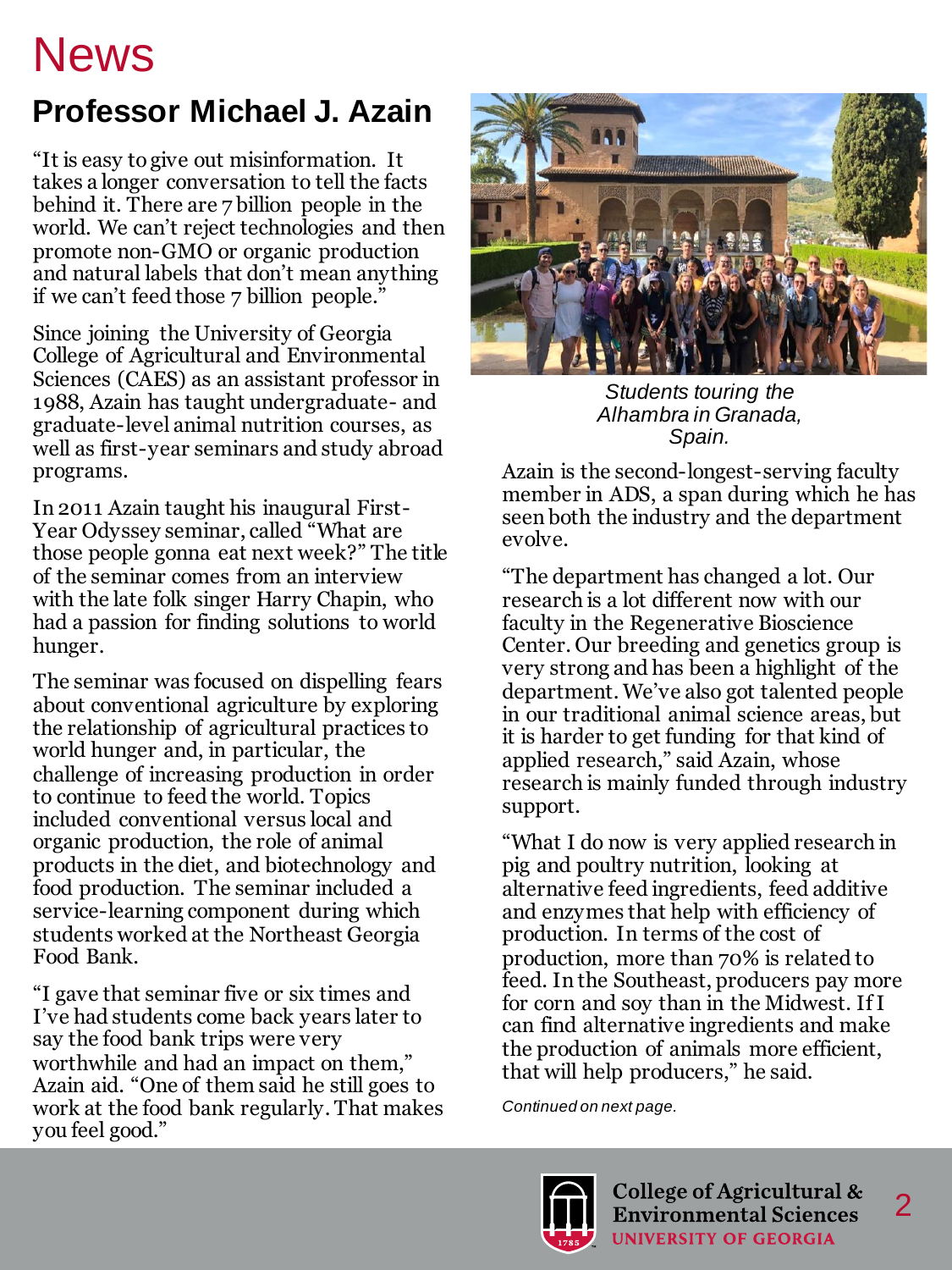### **Professor Michael J. Azain**

In addition to teaching undergraduate and graduatelevel courses — including "Animal Nutrition and Metabolism," "Monogastric Nutrition," and "Carbohydrates and Lipids in Animal Nutrition" — Azain has been the ADS graduate coordinator since 2011. He has been gratified to see student numbers grow.

"Our undergrad numbers are much larger — around 300 undergrads now when it used to be about 160 — and there are typically between 30 and 50 students working on master's and doctoral degrees in the department each year," said Azain, who was a member of the Senior Teaching Fellows program in 2009-10 and is a member of the UGA Teaching Academy.

Another challenge faced by Azain and his fellow CAES faculty this spring was the quick transition to online learning necessitated by the COVID-19 crisis. Fortunately, Azain has

had experience teaching online since 2014 with the Ag\*Idea program, a collaboration of a consortium of schools including UGA, Clemson, North Carolina State, North Dakota State, Oklahoma State and South Dakota State universities that offers graduate level classes in a certificate program. Azain taught the "Advanced Non-Ruminant Nutrition" class each fall semester.

"I teach the large, undergraduate animal nutrition class and because I had that experience teaching the graduate class through Ag\*Idea, it was fairly easy to transition to recorded lectures for that undergraduate class, but you miss the in-class interaction," he said, adding that testing through the ELC system was the greatest challenge. "In my 8000-level class with graduate students, I got to know my 15 students much better through virtual classes — you miss some of the dialogue, but a lot of them would email me with questions, so it went very well."

Although it was cancelled this year due to the COVID-19 crisis, Azain also directs the department's study abroad program on food production practices, which he started in 2011 with another faculty member as the department's first study abroad program.

First based in Toulouse, France, the program moved to Granada, Spain, in 2019, and covers topics including an overview of agriculture in the regions with segments on horticulture, economics, environmental science, biotechnology, poultry and pig production, cheese making, geomatics and wine making. Approximately 100 UGA students participated in the program in Toulouse from 2011 through 2018. In 2019, 25 students made the inaugural trip to Granada.

"We are already starting to plan for May 2021," he said.



*Students touring an Iberico ham processing plant near Granada, Spain.* 

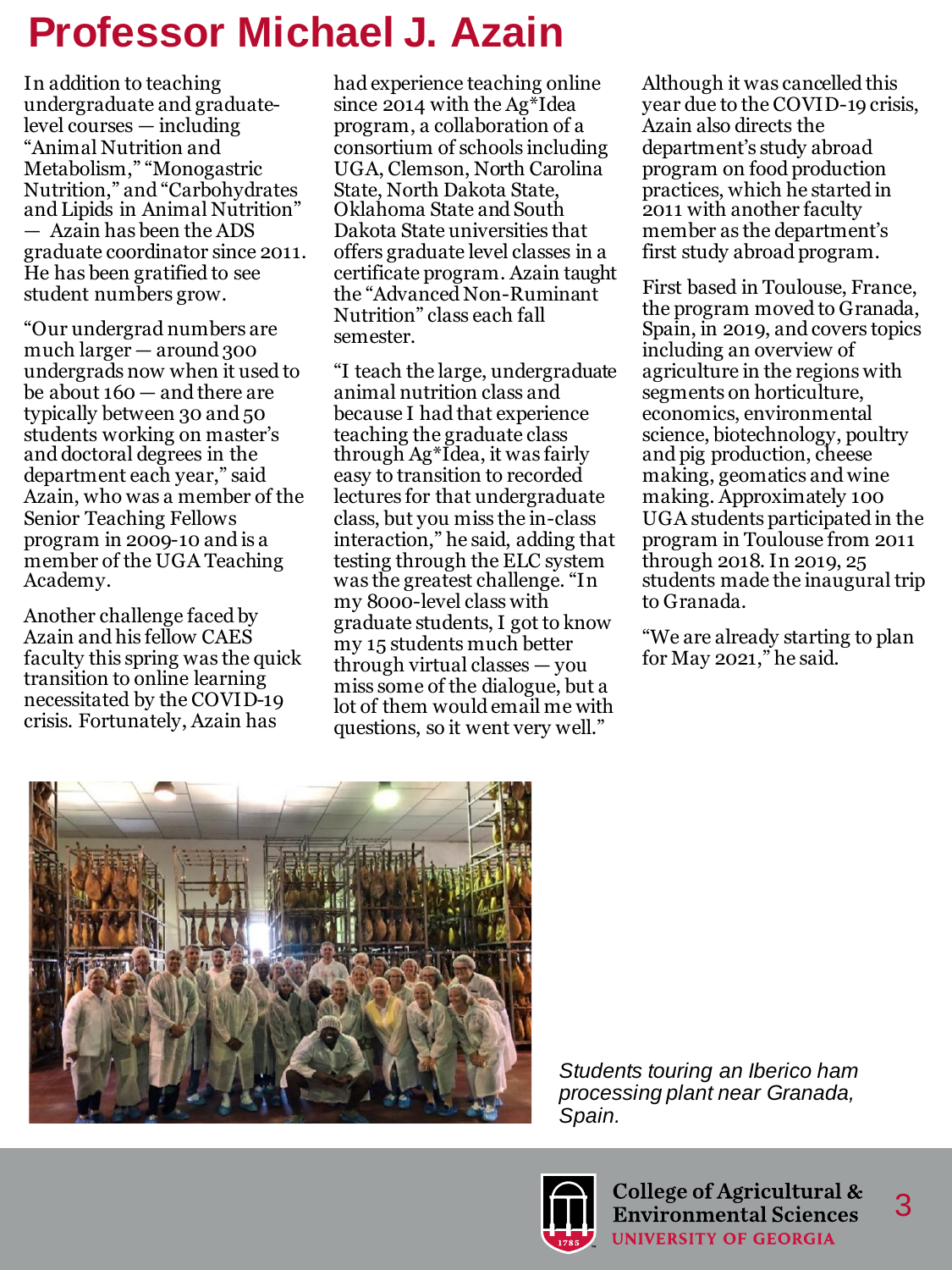

*Associate Professor Gary J. Burtle*

Congratulations to Associate Professor Gary Burtle!

[He has been selected for the 2020 UGA](https://tifton.caes.uga.edu/about/points-of-pride/awards-and-recognitions/archive/2020/winner-profiles.html)  Tifton Campus Excellence in Teaching Award.

Dr. Burtle is an Extension Aquaculture Specialist and conducts applied research related to fish nutrition and warm water aquaculture at the University of Georgia Tifton campus. Projects involve channel catfish, hybrid catfish, planktivorous fish, freshwater bass, and freshwater prawns. He has Extension programing responsibilities for aquaculture system management, aquaculture development, fish disease diagnostics, fish pond management, and aquatic weed control. He teaches juniorsenior level courses in aquaculture and animal science. His non-academic experience includes work in the catfish industry as a processing plant manager, fish farm manager, chemist, and consultant.



#### **Spiky COVID-19 particle no match for taste bud cells**

Article by Charlene Betourney

[A new study from the](https://rbc.uga.edu/) Regenerative Bioscience Center at the University of Georgia is the first to suggest that COVID-19 does not directly damage taste bud cells.

Contrary to previous studies that have shown damage may be caused directly by the virus particle, the researchers, led by Hongxiang Liu, associate professor of [animal and dairy science](https://ads.caes.uga.edu/) in UGA's College of Agricultural and Environmental Sciences, found that taste loss is likely caused indirectly by events induced during COVID-19 inflammation.

An increasing number of COVID-19 patients have reported losses of smell and/or taste, prompting the CDC to add it to the growing list of symptoms for COVID-19. Recent research shows 20-25% of patients now report a loss of taste.

Continue reading [on our website.](https://ads.caes.uga.edu/news/story.html?storyid=8438&story=COVID-19-Cell-Immunity) 

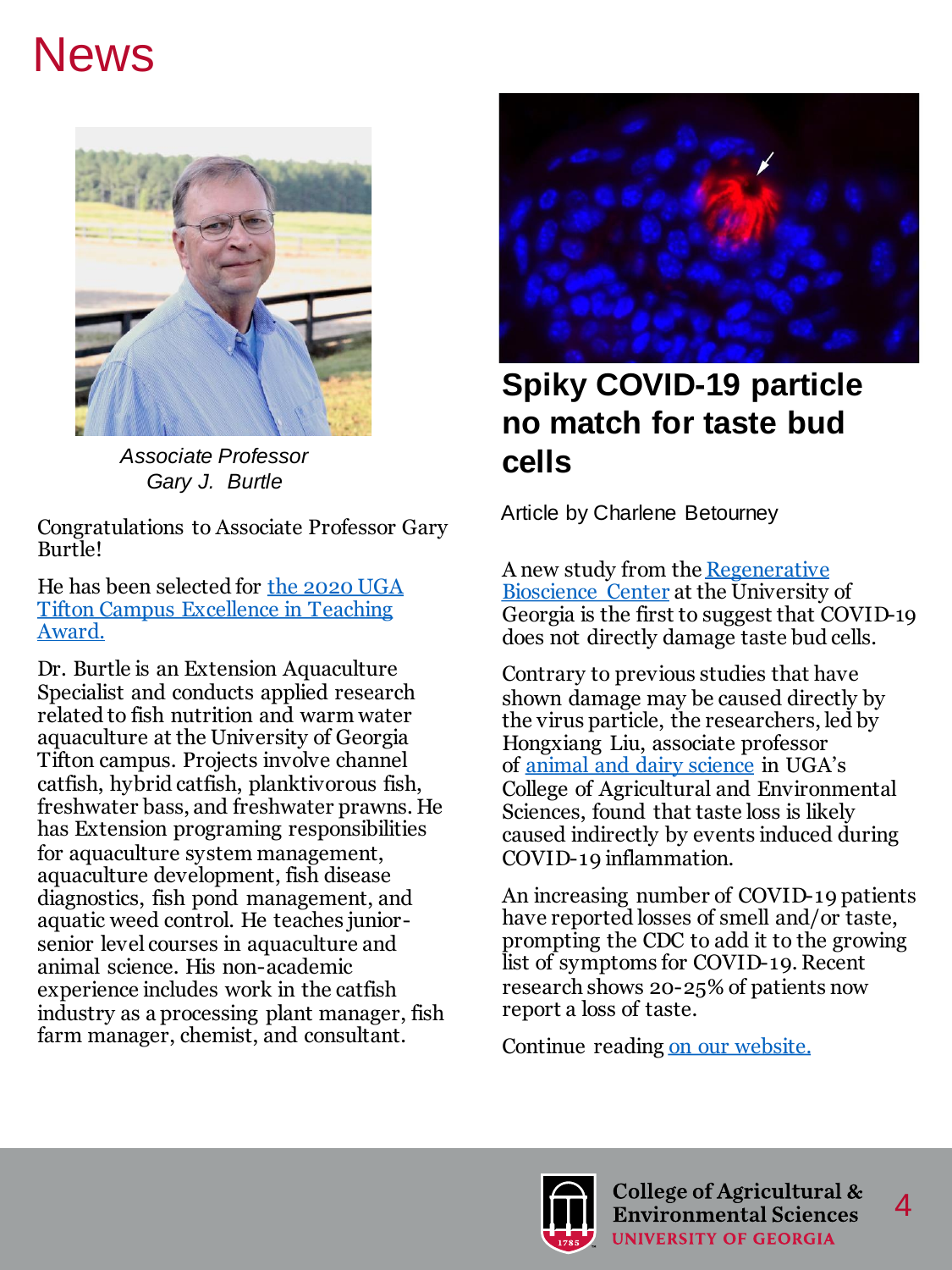# From the Department Head

There are exciting changes coming to beef programming in Animal and Dairy Science. To begin, we are having our Focus on Genetically Enhanced EPD sale at the Livestock Instructional Arena on Thursday February 11, 2021. We will have a good selection of 2 year-old and yearling Angus bulls, and a limited number of purebred Angus heifers. We are going to start having our Block and Bridle Club work with Cannon Marketing on this sale, and a portion of the proceeds will go to Block and Bridle Scholarships.

Next, we are going to be working with AngusLinkSM, the American Angus Association's source and process verification program for feeder cattle. We are going to be transitioning our beef herds to the non-hormone treated cattle (NHTC) program, a USDA approved, third-party audit that verifies the source, age, and non-hormone treated status of calves. In addition, we

are going to NeverEver 3 verification by AngusLinkSM, and we are also going to be moving to GAP animal welfare certification. We are doing this to be able to use our herds for training programs for producers. Beef Quality Assurance (BQA) is the national program that trains producers on proper management techniques with a commitment to quality, which raises consumer confidence in our products. It has been a tremendous success, and the knowledge gained helps prepare producers for participating in value-added production and marketing programs. In recent years, value-added programs in the beef industry that focus on the calves produced have become more numerous, as they address the demand for nonhormone treated, and nonantibiotic beef production practices. By transitioning our herds to NHTC and GAP programs, we will be able to do research using different

production practices, and measure not only the performance of the cattle, but the revenue generated. By doing this work in Georgia, we won't be limited to giving answers from programs in different regions of the country that have different environments and forages. We will be gathering information for producers in Georgia and the entire southeast. These programs require a higher level of information gathering, and by actually going through the process, we will be able to do field days that show what's involved, and we will be able to provide more accurate information about the process, because we will be doing it! Experience is the best education, and our job is to be at the forefront of the industries we serve.



*Francis Fluharty, Animal and Dairy Science Department Head*

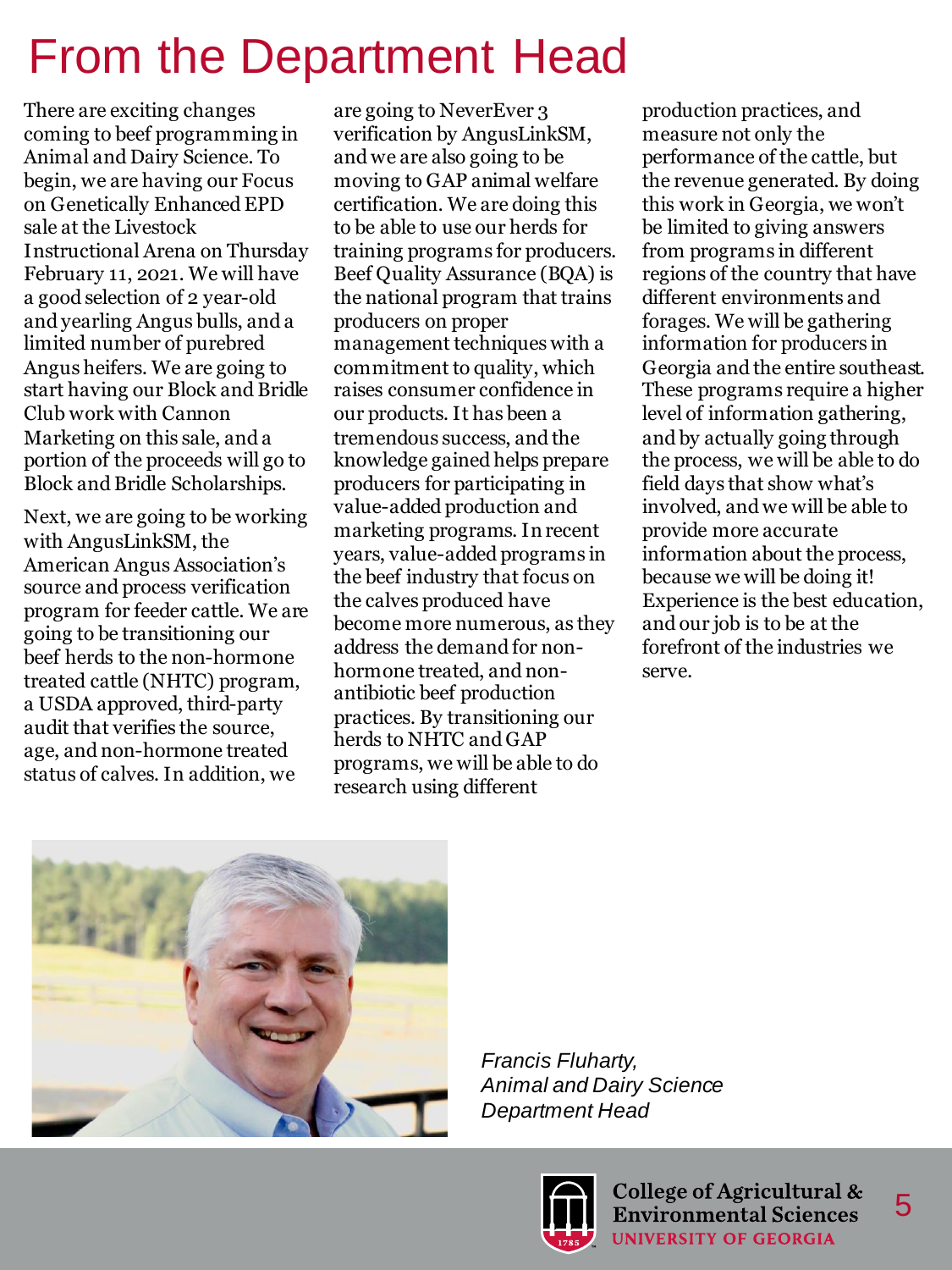#### **Associate Professor Kylee Duberstein**

Originally from Missouri, Kylee Duberstein comes from a large family of multigenerational livestock farming. At the age of three, Kylee moved to Gainesville, FL where her father became the equine extension specialist for more than 30 years. Kylee grew up on a small family owned horse farm where she was involved in raising, training, and selling horses from a young age. Kylee remained in Gainesville and attended the University of Florida where she completed both her undergraduate degree and later a Ph.D. in the field of equine nutrition.

During this time, Kylee spent several years riding horses professionally and showing Grand Prix jumping horses at a national and international level, often riding homebred horses. After leaving Gainesville, she took a position at UGA working for Athletics as an assistant coach for the varsity Equestrian Team. She then moved to the Animal Science Department in July 2007 to instruct classes in equine science and serve as an equine extension specialist for UGA.

In her role at UGA, Kylee has taught more than eight different classes in Animal & Dairy Science, including Equine Nutrition as well as Anatomy and Biomechanics of the Horse, a class she created based on her interest in the unique demands, evaluation, and injuries seen in high level performance horses. Kylee also uses her strong riding background to head up the department's hands on equine program, teaching classes such as Beginning Horsemanship (a class that students all across campus take to learn the basics of horse handling and riding) and Operant Conditioning and Training of *Continued on next page.*



*Associate Professor Kylee Duberstein*

Horses (an advanced course in horse behavior and training). In addition, Kylee has developed a strong research program that often combines her two interests of nutrition and biomechanics.

In recent years, Kylee has branched out from horses and used her biomechanics knowledge to contribute to research involving motor function deficits and recovery from traumatic brain injury and stroke. Kylee has received funding from multiple sources to incorporate undergraduates into her research program and has taught a formal undergraduate research class almost every semester for the past decade. Kylee also serves as the scholarship chair for the department, where she coordinates scholarship awards and the department's end of the year banquet. She is currently serving as co-chair of the department's curriculum review committee.

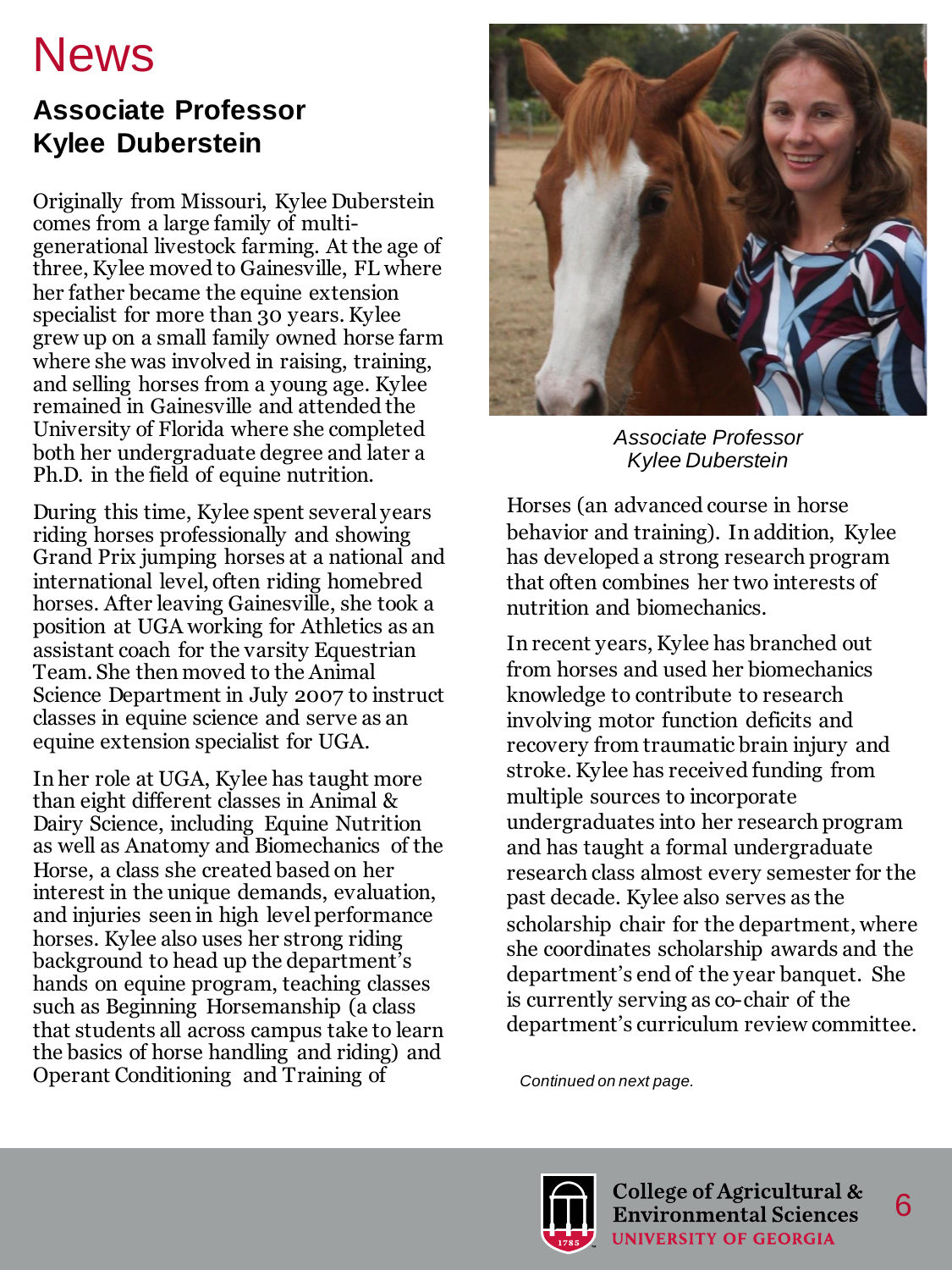# Kylee Duberstein

In her role as one of three equine extension specialists, Kylee primarily works in the area of adult education, providing support to county agents and veterinarians across the state. In this role, she assists horse owners in getting timely, science-based answers to their questions, primarily in the areas of equine nutrition and pasture management. Kylee talks to many horse groups, both youth and adult, across the state, and is currently producing a series of videos on forage education for the Equine Commodity Commission.

Kylee currently lives outside of Athens on her own small horse farm with her husband and two elementary schoolaged children. In her free

time, she enjoys doing tons of work on her farm as well as hiking and camping with her family.



*Kylee Duberstein and Victoria Culver*



*Maddie Gloeggler, Cody Swint, Marrissa Blackwell, Kylee Duberstein*



College of Agricultural & **Environmental Sciences UNIVERSITY OF GEORGIA**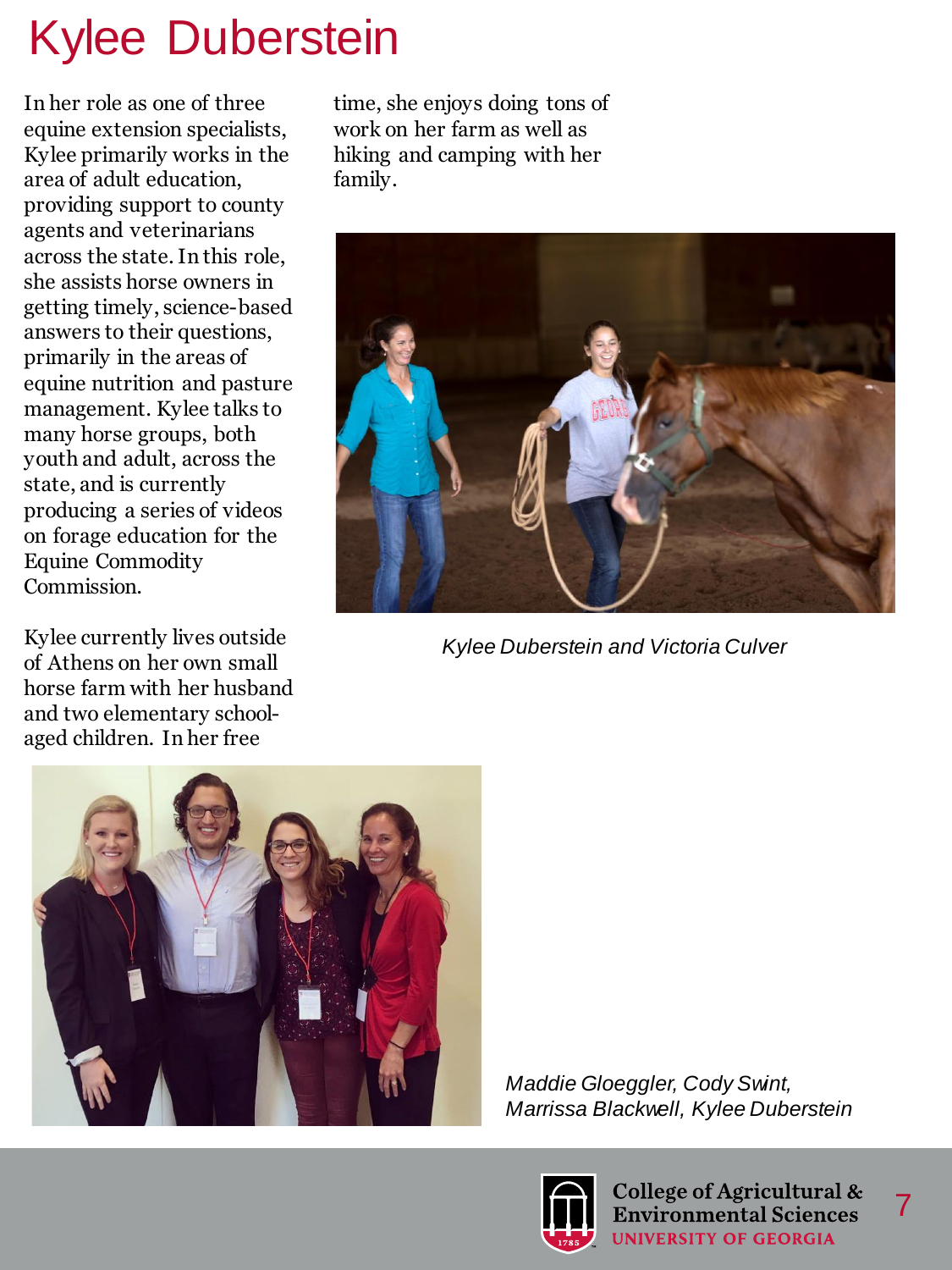#### **Assistant Professor Valerie Ryman**

Dr. Valerie Ryman is originally from a small town in Aiken County, South Carolina where she grew up without any interaction with livestock. Little did she know, her introduction to dairy cattle in college would lead her on a path to find her true passion.

Dr. Ryman attended Clemson University for her B.S. in Animal and Veterinary Science with the initial goal of attending veterinary school to be a small animal veterinarian. However, after becoming involved in various dairy-related clubs and activities, and simply experiencing the joy of interacting with dairy cattle, she found her calling. To follow her dreams, she continued on to The University of Georgia for her M.S. in Dairy Science. At UGA, she worked under Dr. Steve Nickerson, a world renowned lactation physiologist and mastitis specialist. Her work focused on investigating the use an immunostimulant in dairy heifers to reduce mastitis, improve milk quality, and enhance milk yield. Next she continued on to Michigan State University to work under Dr. Lorraine Sordillo, a pioneer in the field of transition cow diseases, including mastitis. Dr. Ryman's work at MSU explored the inflammatory mechanisms during mastitis caused by an increasingly predominant group of mastitis pathogens, environmental streptococci.



*Assistant Professor Valerie Ryman*

After a brief hiatus as a postdoctoral associate studying the host-pathogen interactions of Bordetella bronchiseptica and B. pertussis (pathogens which cause kennel cough in dogs and whooping cough in humans, respectively), she came back to her true passion and rejoined the Department of Animal and Dairy Science at UGA as a state dairy extension specialist in September of 2017. As of May 2019, Dr. Ryman is an assistant professor and a state dairy extension specialist with a 55% instruction and 45% extension appointment. Dr. Ryman teaches one of the most important introductory courses, Practicum in Animal and Dairy Science. For over 80% of the students entering ADS and animal and/or dairy science majors, they have had little to no interaction with livestock and production agriculture, like Dr. Ryman herself. This course is deigned to introduce them to dairy cattle, beef cattle, sheep, pigs, and horses. In this hands-on course with a three hour lab component, basic management and husbandry techniques to provide a foundation on which later courses in ADS are built.

*Continued on next page.* 

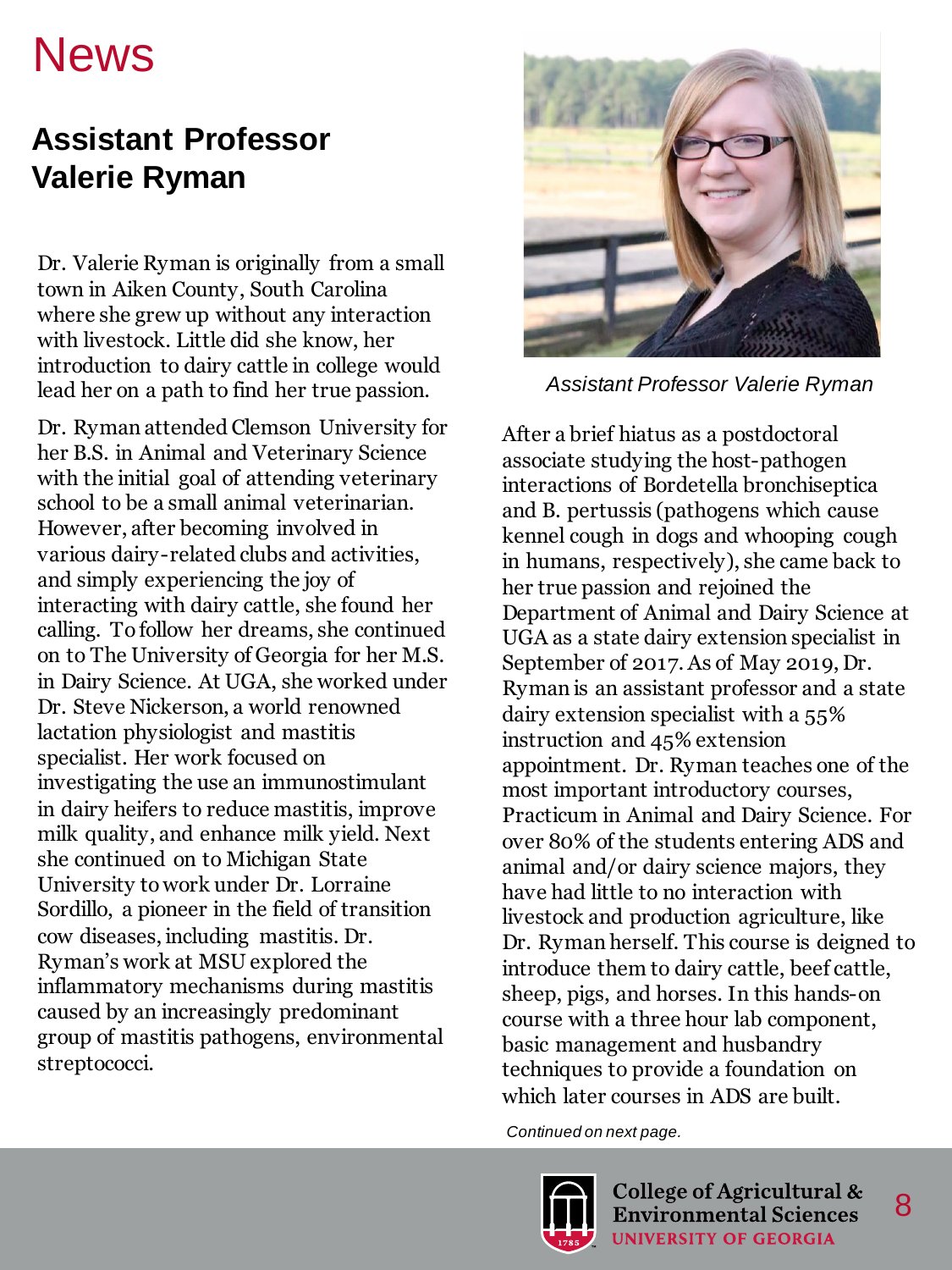### Valerie Ryman

Dr. Ryman also teaches Orientation to Animal and Dairy Science where students hear from speakers representing various animal science fields, including, but not limited to small and large animal veterinarians, federal government employees, feed company consultants and sales representatives, biomedical researchers, etc. Dr. Ryman also enjoys her time in the classroom teaching Physiology of Lactation in Farm Animals. She incorporates active learning strategies and small hands-on activities to mix-up the traditional lecture format. It is a rigorous course, but it is in this environment that students can combine the knowledge they've gained in other courses and apply it to complex topics. Dr. Ryman also teaches a First Year Odyssey seminar aimed at introducing young students to the dairy industry at the UGA Teaching Dairy and a graduate seminar course for ADS graduate students to enhance their skills in delivering scientific presentations. Most recently, Dr. Ryman was honored to be selected as a Lilly

Teaching Fellow for 2020-2022. Up to 10 junior faculty are selected each spring to join the two-year program with the goal of enhancing successful teaching skills. She joins only two other ADS faculty, Dr. Acie Murray and Dr. Kari Turner, to be selected since the program's inauguration in 1984.

In addition to her instruction activities, Dr. Ryman also maintains an active undergraduate and applied research program focused on improving mammary health and milk quality in non-lactating and lactating dairy animals. Some of her projects include assessing dairy heifer secretions for signs of mastitis in advance of calving, testing novel systems for rapid identification of mastitis pathogens, and assessing milk quality and mammary health in post-lambing ewes from the UGA Double Bridges Beef and Sheep Unit. Dr. Ryman has some exciting undergraduate and applied research plans for the Fall semester with the hopes that students are able to return.

Lastly, Dr. Ryman finds inspiration in the dairy producers she gets to interact with through her extension duties. These are the individuals which drive her to educate young people and bring them into the dairy industry, just as she was. In collaboration with Cooperative Extension's Agriculture and Natural Resource Agents, Dr. Ryman strives to work with producers to improve cow health and well-being, with a focus on mammary health and milk quality. Her efforts center around reducing incidence of mastitis in both dairy heifers and lactating dairy cows. Dr. Ryman works to include undergraduates in these efforts and has plans to train graduate students in dairy extension as well. Her efforts in her undergraduate and applied research address the needs of these valuable stakeholders in Georgia, the Southeast, and nationally.



*Assistant Professor Valerie Ryman*

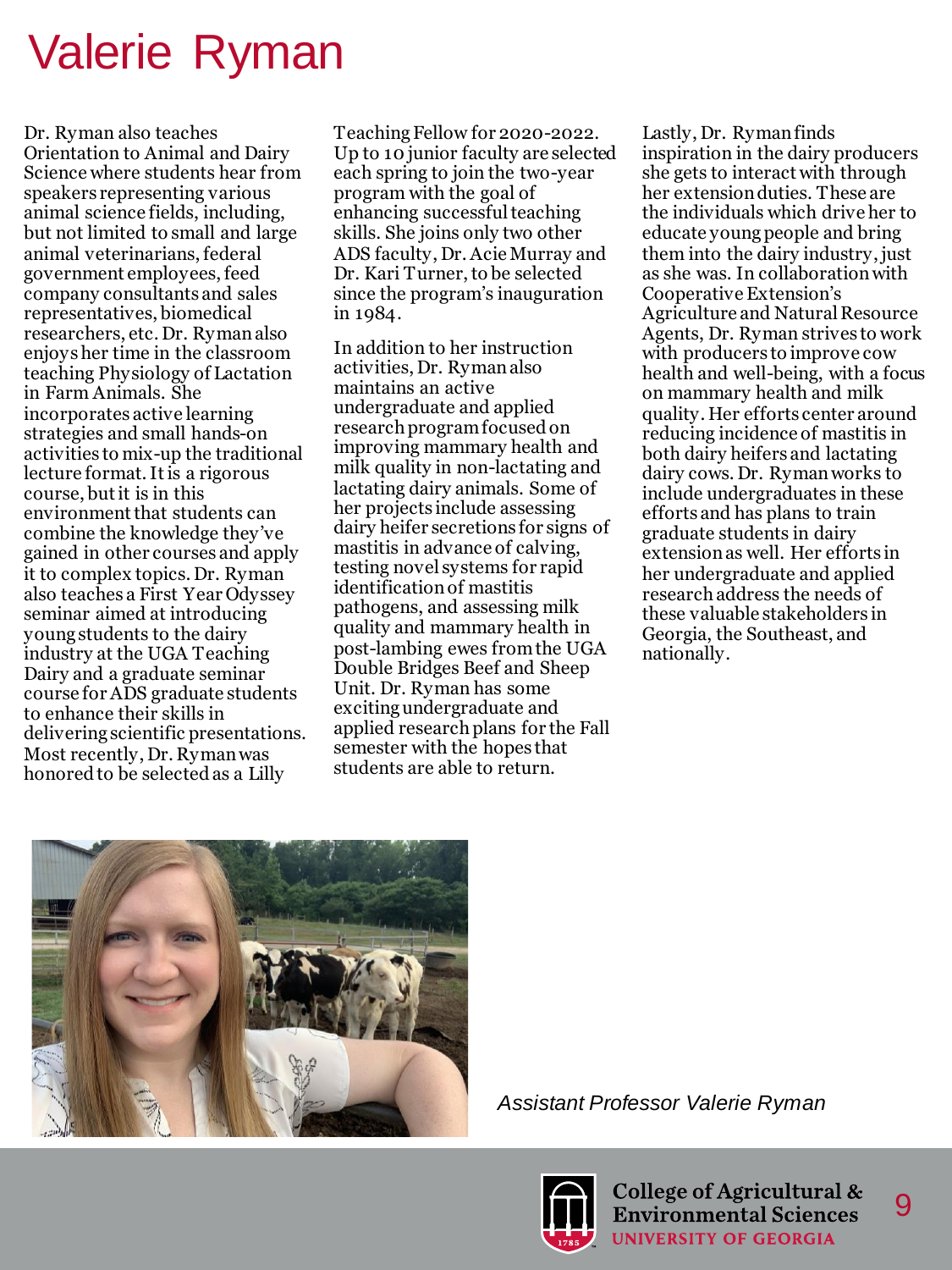# Student Spotlight

#### Marrissa Blackwell

Marrissa Blackwell is an alumnus of our Department of Animal & Dairy Science as well as a current full time employee and graduate student. Marrissa serves as an assistant manager for our equine unit helping care for the herd as well as assists with research projects and labs held at the facility.

Though not raised from an agricultural background, Marrissa began working on a horse farm in exchange for riding lessons and has been following the path ever since. As a sophomore, she got involved heavily in equine research and began working under Dr. Kylee Duberstein on project involving vitamin E supplementation and its effects on oxidative stress, as well as working on feeding trials to analyze the anthelmintic effects of sericea Lespedeza. In addition, Marrissa started as a student worker at the Livestock Instructional Arena, home of the equine unit, and has been involved in the program ever since!

Marrissa had the opportunity to lead her own project, write a publication, and present at the 2017 Equine Science Symposium in Minneapolis, Minnesota on her work titled "The Effect of sericea Lespedeza on Strongyle Fecal Egg Counts in Mature Horses." Marrissa says that it is because of the unique research opportunities and wonderful guidance under Dr. Duberstein that she was inspired to pursue a master's degree.

In addition to her equine passions, Marrissa also pursued an interest in the beef cattle industry. She was a member of the collegiate chapter of the Georgia Cattlemen's Association as well as an active participant in activities at the state level for the organization. She served as an intern for the 2019 Georgia Cattlemen's Convention and Beef Expo as well as the



*Marrissa Blackwell and LT*

Georgia Beef Board. She truly enjoyed being able to serve and engage with beef producers across the state and was inspired to develop a career as a young industry member.

Marrissa currently serves as the secretary of the Young Cattlemen's Council of Georgia Cattlemen's Association where she works alongside board members to help provide opportunities to young industry members.

She also is pursuing her master's degree under Dr. Lawton Stewart and is conducting research on Sodium Butyrate supplementation and its effects on transportation stress in calves. Marrissa also is working on program evaluation and data analysis for the Northeast Georgia Beef Cattle Short Course.

In addition to her duties as a manager of the Livestock Arena and graduate student in the beef program, Marrissa assists with youth livestock programs under the guidance of Sarah Loughridge.

She is eternally grateful for all of the industry and educational opportunities that the Animal and Dairy Science Department has afforded to her. She hopes to utilize her education to further serve the department and represent it well as she hopes to work with the beef cattle producers across the state in the future.